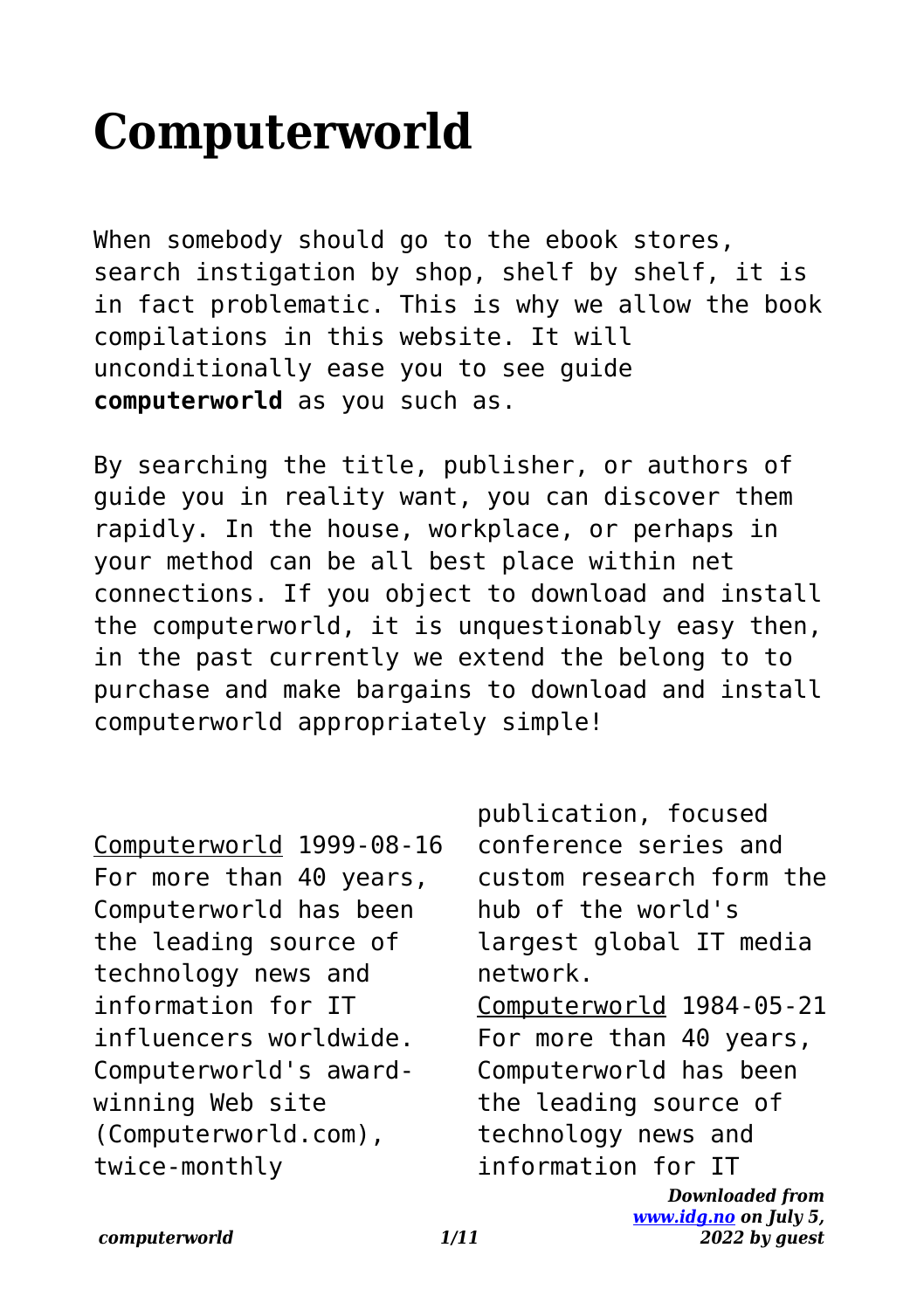influencers worldwide. Computerworld's awardwinning Web site (Computerworld.com), twice-monthly publication, focused conference series and custom research form the hub of the world's largest global IT media network. **Computerworld** 1985-04-22 For more than 40 years, Computerworld has been the leading source of technology news and information for IT influencers worldwide. Computerworld's awardwinning Web site (Computerworld.com), twice-monthly publication, focused conference series and custom research form the hub of the world's largest global IT media network. Computerworld 1976-12-20 For more than 40 years, Computerworld has been the leading source of technology news and information for IT

*Downloaded from [www.idg.no](http://www.idg.no) on July 5,* influencers worldwide. Computerworld's awardwinning Web site (Computerworld.com), twice-monthly publication, focused conference series and custom research form the hub of the world's largest global IT media network. Computerworld 1988-02-08 For more than 40 years, Computerworld has been the leading source of technology news and information for IT influencers worldwide. Computerworld's awardwinning Web site (Computerworld.com), twice-monthly publication, focused conference series and custom research form the hub of the world's largest global IT media network. **Computerworld** 1984-12-24 For more than 40 years, Computerworld has been the leading source of technology news and information for IT

*2022 by guest*

*computerworld 2/11*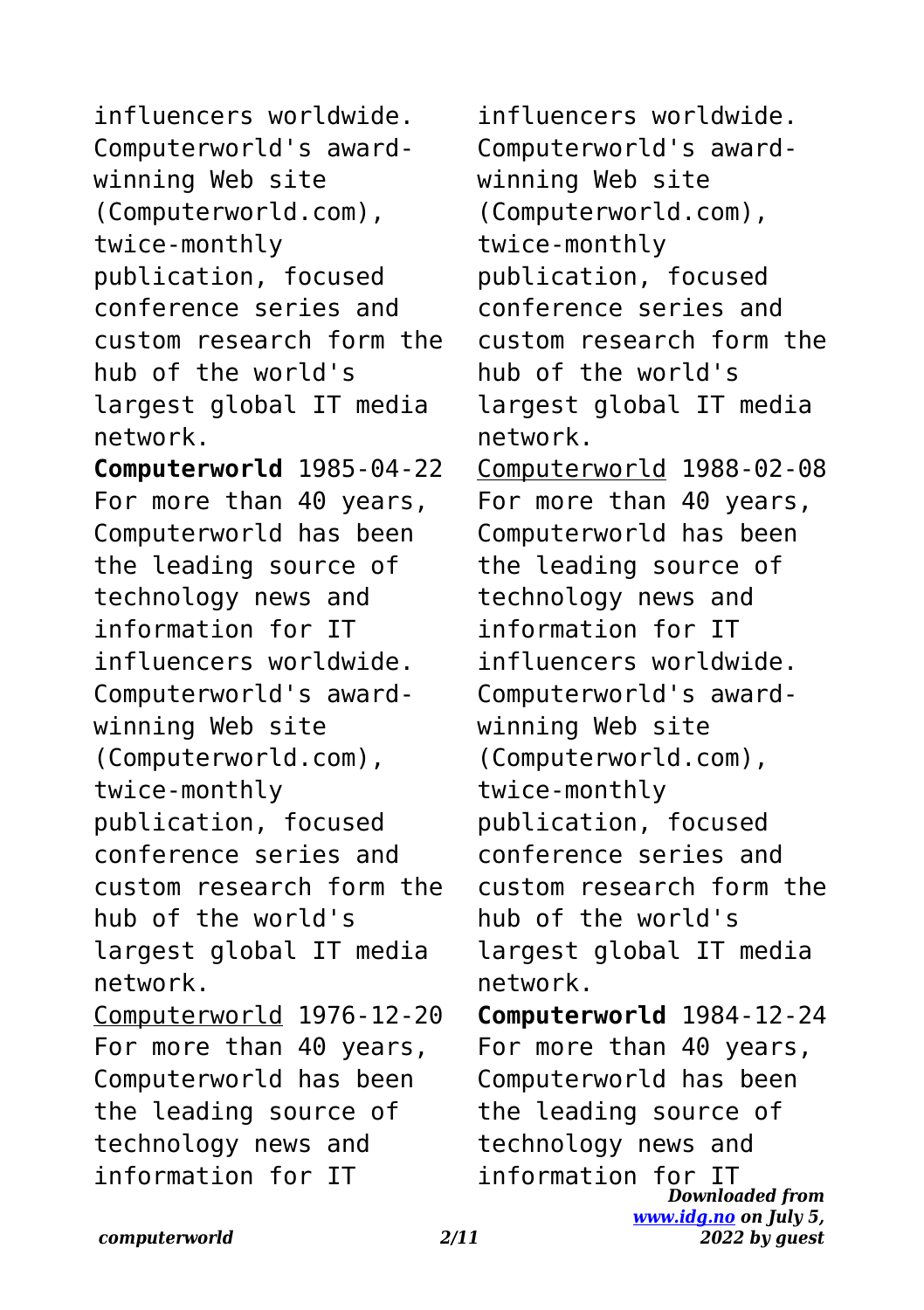influencers worldwide. Computerworld's awardwinning Web site (Computerworld.com), twice-monthly publication, focused conference series and custom research form the hub of the world's largest global IT media network. Computerworld 1984-11 For more than 40 years, Computerworld has been the leading source of technology news and information for IT influencers worldwide. Computerworld's awardwinning Web site (Computerworld.com), twice-monthly publication, focused conference series and custom research form the hub of the world's largest global IT media network. *Computerworld* 1975-09-10 For more than 40 years, Computerworld has been the leading source of technology news and information for IT

*Downloaded from [www.idg.no](http://www.idg.no) on July 5, 2022 by guest* influencers worldwide. Computerworld's awardwinning Web site (Computerworld.com), twice-monthly publication, focused conference series and custom research form the hub of the world's largest global IT media network. **Computerworld** 1987-03-02 For more than 40 years, Computerworld has been the leading source of technology news and information for IT influencers worldwide. Computerworld's awardwinning Web site (Computerworld.com), twice-monthly publication, focused conference series and custom research form the hub of the world's largest global IT media network. **Computerworld** 2000-03-06 For more than 40 years, Computerworld has been the leading source of technology news and information for IT

*computerworld 3/11*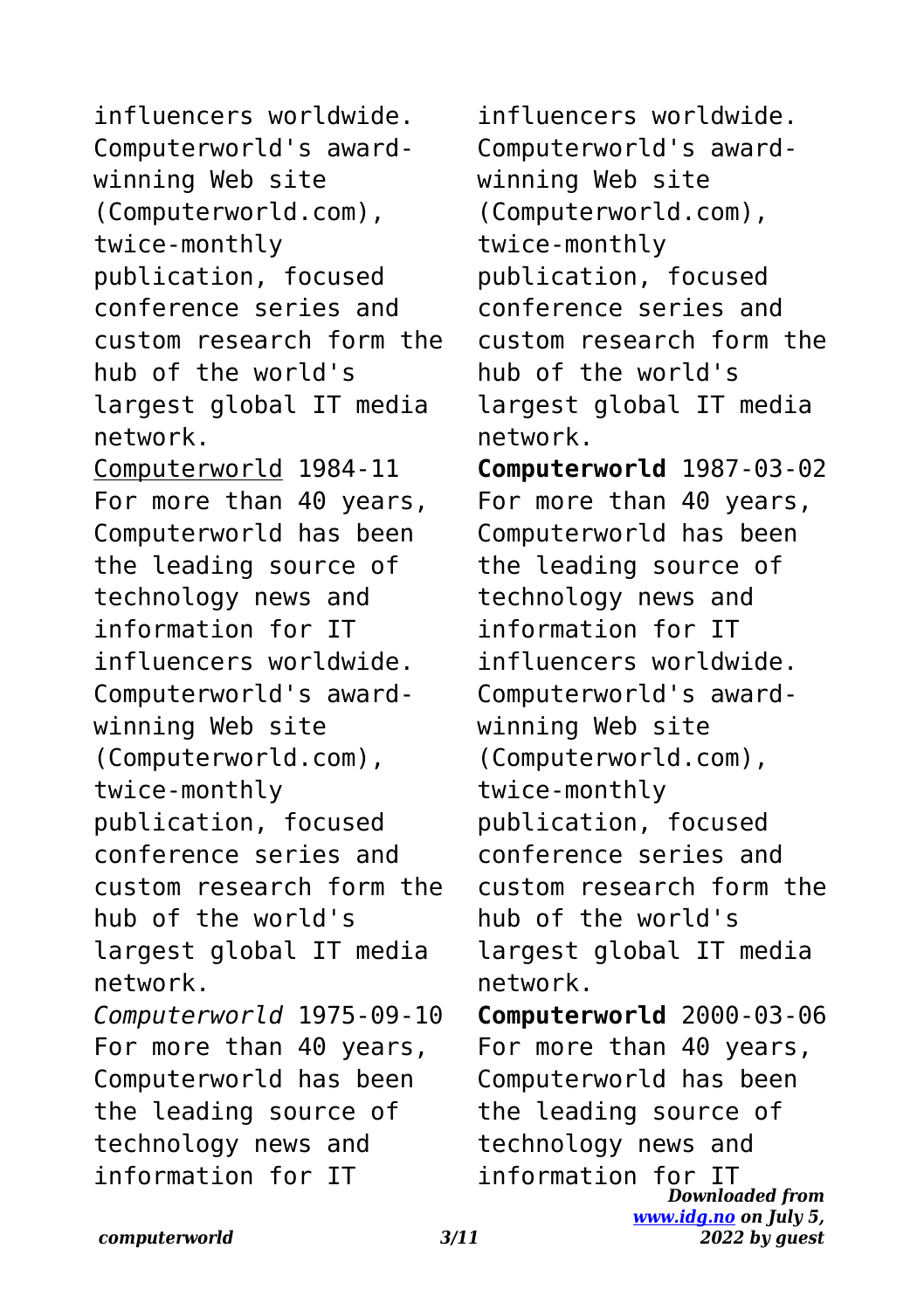influencers worldwide. Computerworld's awardwinning Web site (Computerworld.com), twice-monthly publication, focused conference series and custom research form the hub of the world's largest global IT media network. *Computerworld* 1986-10-27 For more than 40 years, Computerworld has been the leading source of technology news and information for IT influencers worldwide. Computerworld's awardwinning Web site (Computerworld.com), twice-monthly publication, focused conference series and custom research form the hub of the world's largest global IT media network. **Computerworld** 2001-12-10 For more than 40 years, Computerworld has been the leading source of technology news and information for IT

*Downloaded from [www.idg.no](http://www.idg.no) on July 5,* influencers worldwide. Computerworld's awardwinning Web site (Computerworld.com), twice-monthly publication, focused conference series and custom research form the hub of the world's largest global IT media network. Computerworld 1980-12 For more than 40 years, Computerworld has been the leading source of technology news and information for IT influencers worldwide. Computerworld's awardwinning Web site (Computerworld.com), twice-monthly publication, focused conference series and custom research form the hub of the world's largest global IT media network. *Computerworld* 2000-05-22 For more than 40 years, Computerworld has been the leading source of technology news and information for IT

*2022 by guest*

*computerworld 4/11*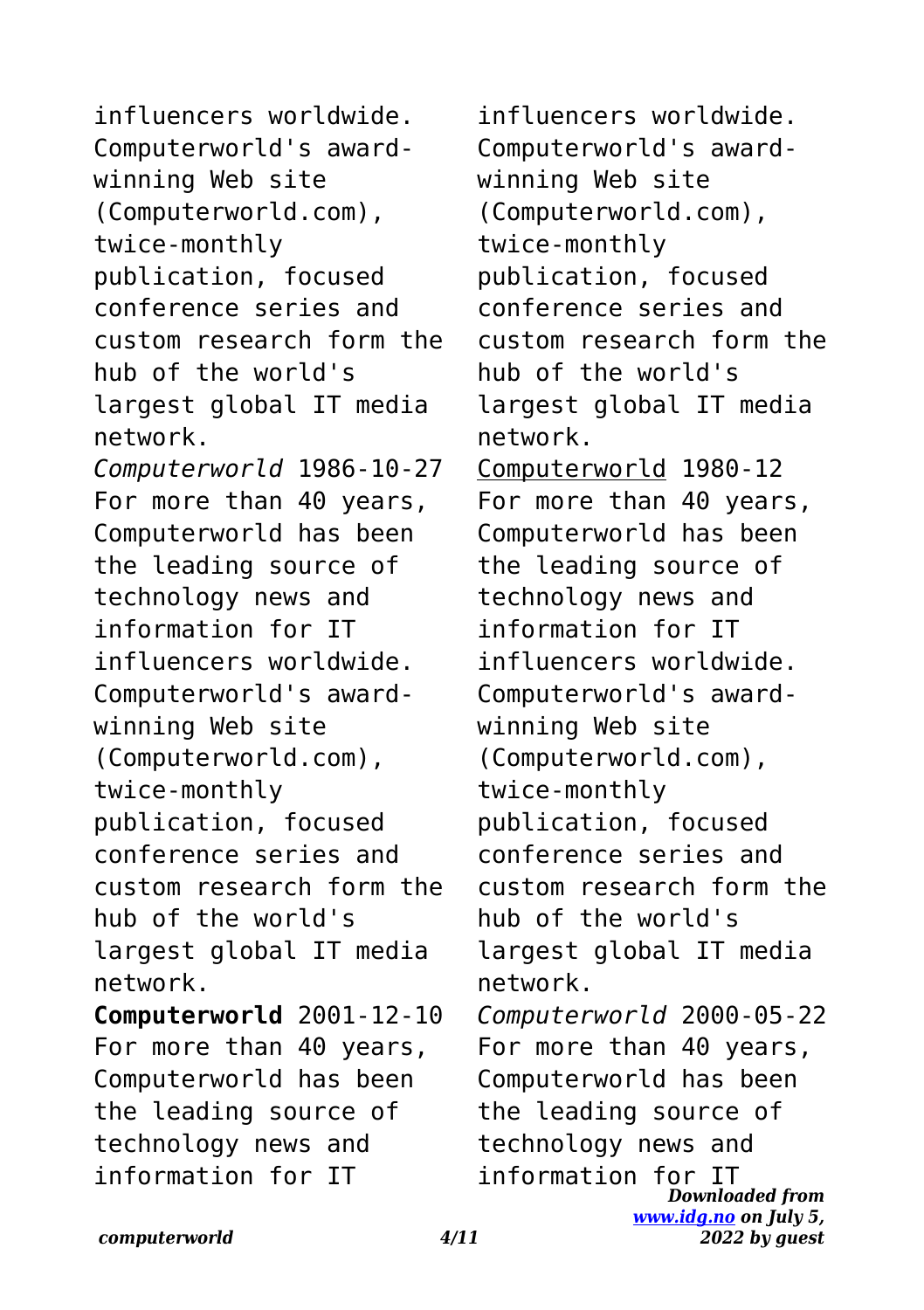influencers worldwide. Computerworld's awardwinning Web site (Computerworld.com), twice-monthly publication, focused conference series and custom research form the hub of the world's largest global IT media network. **Computerworld** 1980-05-05 For more than 40 years, Computerworld has been the leading source of technology news and information for IT influencers worldwide. Computerworld's awardwinning Web site (Computerworld.com), twice-monthly publication, focused conference series and custom research form the hub of the world's largest global IT media network. *Computerworld* 1980-10-20 For more than 40 years, Computerworld has been the leading source of technology news and information for IT

*Downloaded from [www.idg.no](http://www.idg.no) on July 5,* influencers worldwide. Computerworld's awardwinning Web site (Computerworld.com), twice-monthly publication, focused conference series and custom research form the hub of the world's largest global IT media network. *Computerworld* 1978-04-17 For more than 40 years, Computerworld has been the leading source of technology news and information for IT influencers worldwide. Computerworld's awardwinning Web site (Computerworld.com), twice-monthly publication, focused conference series and custom research form the hub of the world's largest global IT media network. **Computerworld** 1973-08-29 For more than 40 years, Computerworld has been the leading source of technology news and information for IT

*2022 by guest*

*computerworld 5/11*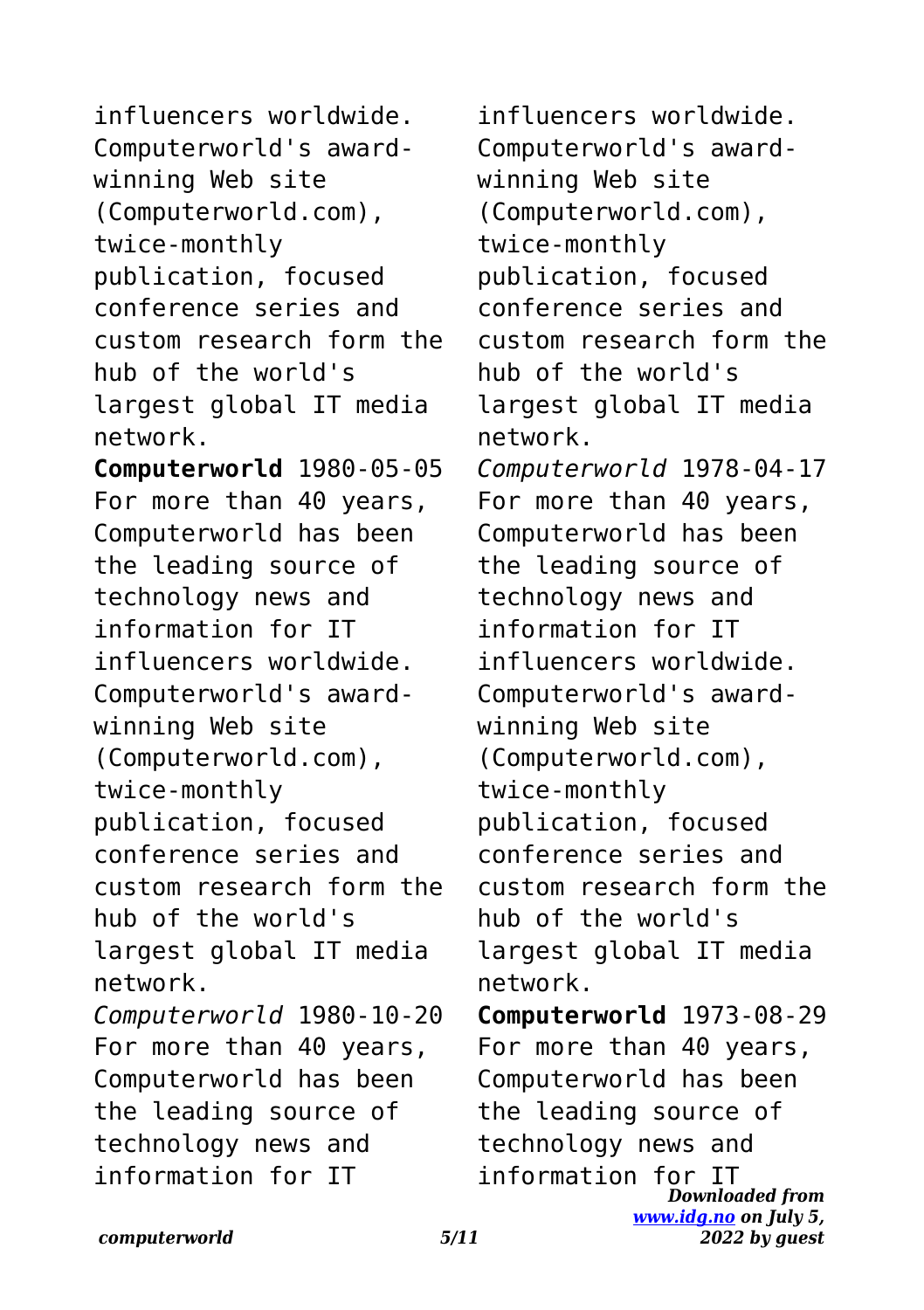influencers worldwide. Computerworld's awardwinning Web site (Computerworld.com), twice-monthly publication, focused conference series and custom research form the hub of the world's largest global IT media network. **Computerworld** 1986-01-13 For more than 40 years, Computerworld has been the leading source of technology news and information for IT influencers worldwide. Computerworld's awardwinning Web site (Computerworld.com), twice-monthly publication, focused conference series and custom research form the hub of the world's largest global IT media network. *Computerworld* 1985-07-22 For more than 40 years, Computerworld has been the leading source of technology news and information for IT

*Downloaded from [www.idg.no](http://www.idg.no) on July 5,* influencers worldwide. Computerworld's awardwinning Web site (Computerworld.com), twice-monthly publication, focused conference series and custom research form the hub of the world's largest global IT media network. **Computerworld** 1999-01-25 For more than 40 years, Computerworld has been the leading source of technology news and information for IT influencers worldwide. Computerworld's awardwinning Web site (Computerworld.com), twice-monthly publication, focused conference series and custom research form the hub of the world's largest global IT media network. *Computerworld* 1993-08-23 For more than 40 years, Computerworld has been the leading source of technology news and information for IT

*2022 by guest*

*computerworld 6/11*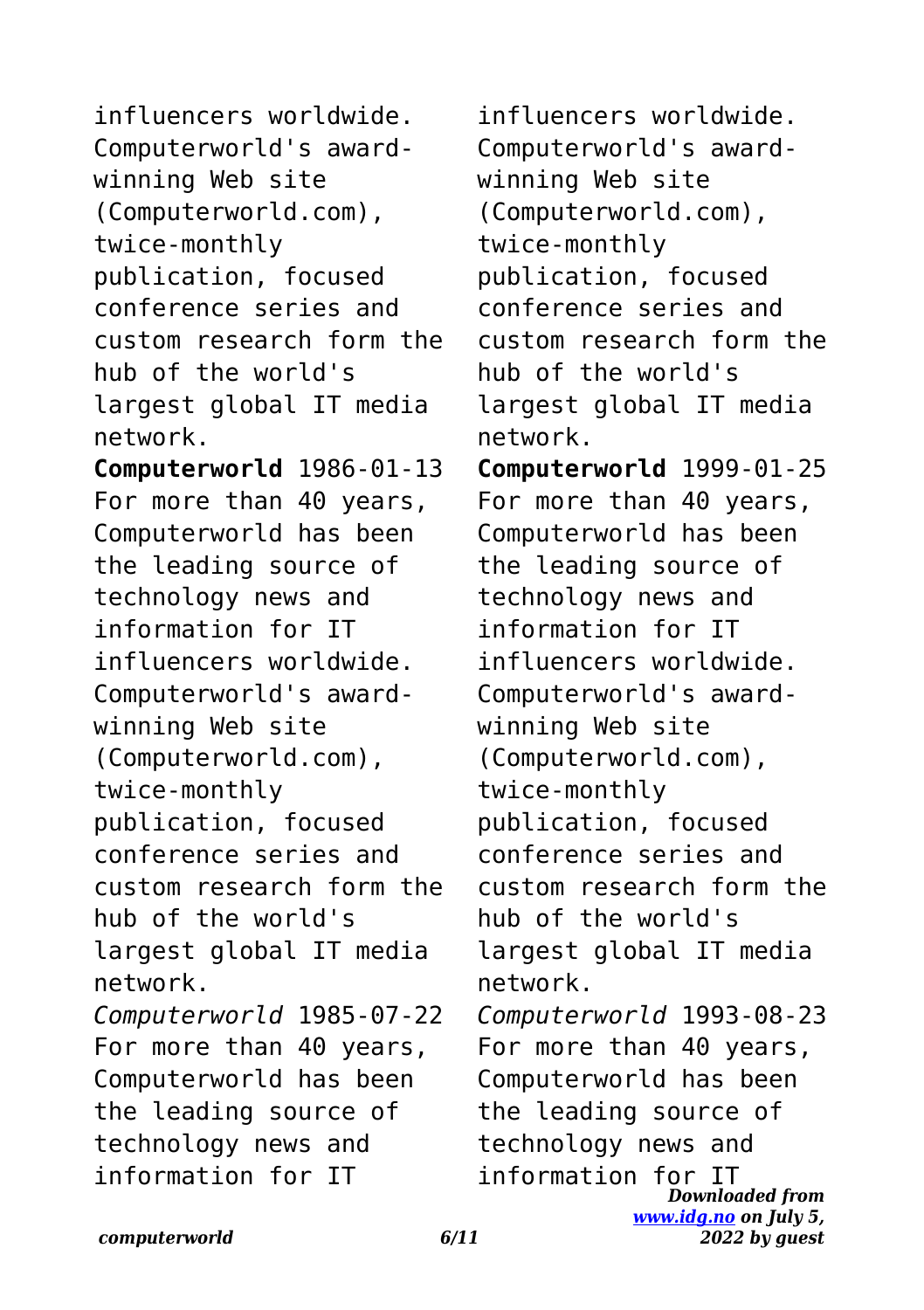influencers worldwide. Computerworld's awardwinning Web site (Computerworld.com), twice-monthly publication, focused conference series and custom research form the hub of the world's largest global IT media network. **Computerworld** 1994-01-24 For more than 40 years, Computerworld has been the leading source of technology news and information for IT influencers worldwide. Computerworld's awardwinning Web site (Computerworld.com), twice-monthly publication, focused conference series and custom research form the hub of the world's largest global IT media network. **Computerworld** 1985-03-25 For more than 40 years, Computerworld has been the leading source of technology news and information for IT

*Downloaded from* information for IT*[www.idg.no](http://www.idg.no) on July 5, 2022 by guest* influencers worldwide. Computerworld's awardwinning Web site (Computerworld.com), twice-monthly publication, focused conference series and custom research form the hub of the world's largest global IT media network. **Computerworld** 2000-04-03 For more than 40 years, Computerworld has been the leading source of technology news and information for IT influencers worldwide. Computerworld's awardwinning Web site (Computerworld.com), twice-monthly publication, focused conference series and custom research form the hub of the world's largest global IT media network. Computerworld 1981-10-26 For more than 40 years, Computerworld has been the leading source of technology news and

*computerworld 7/11*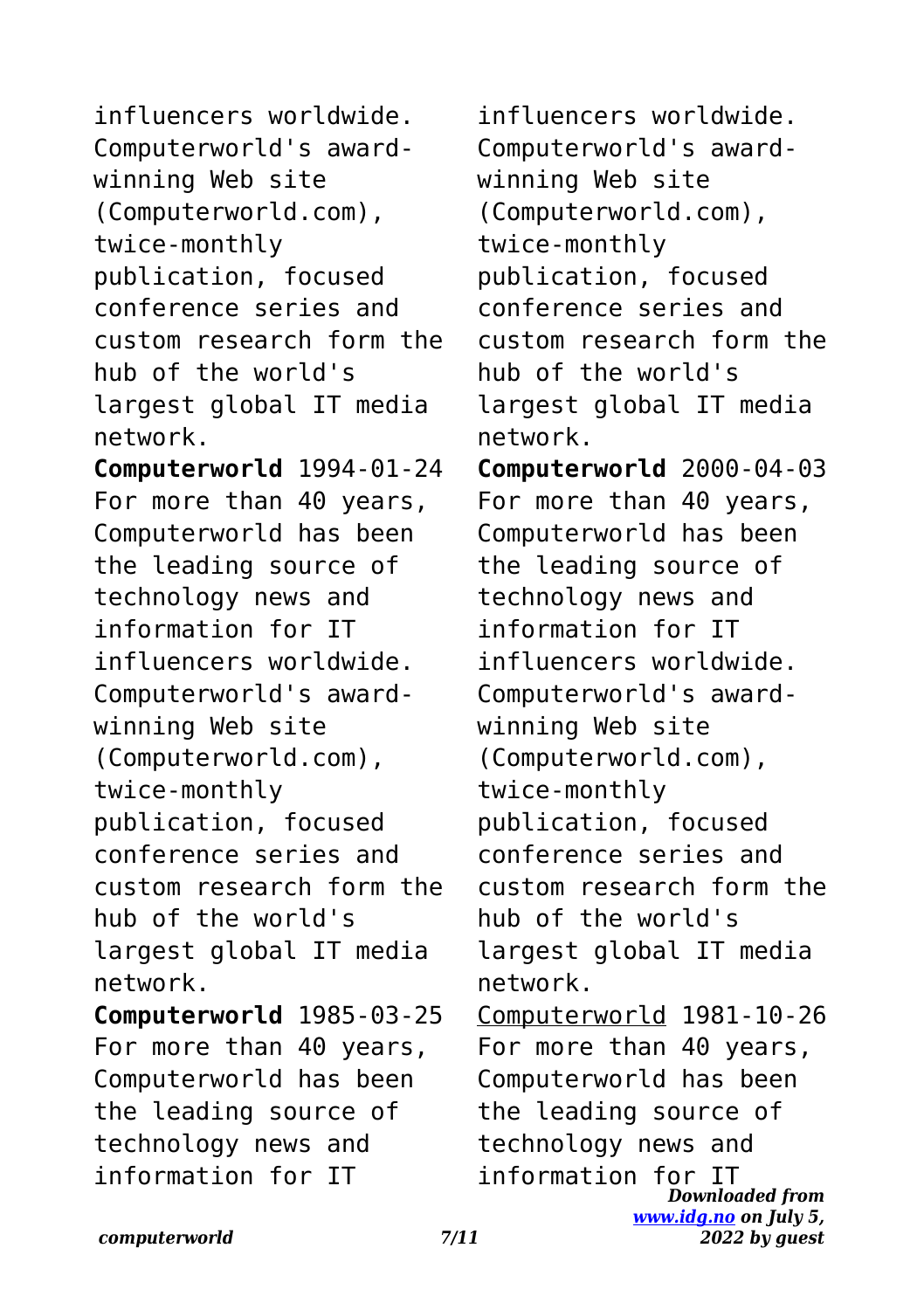influencers worldwide. Computerworld's awardwinning Web site (Computerworld.com), twice-monthly publication, focused conference series and custom research form the hub of the world's largest global IT media network. Computerworld 1983-07-11 For more than 40 years, Computerworld has been the leading source of technology news and information for IT influencers worldwide. Computerworld's awardwinning Web site (Computerworld.com), twice-monthly publication, focused conference series and custom research form the hub of the world's largest global IT media network. *Computerworld* 1983-04-11 For more than 40 years, Computerworld has been the leading source of technology news and information for IT

*Downloaded from [www.idg.no](http://www.idg.no) on July 5, 2022 by guest* influencers worldwide. Computerworld's awardwinning Web site (Computerworld.com), twice-monthly publication, focused conference series and custom research form the hub of the world's largest global IT media network. **Computerworld** 1982-03-15 For more than 40 years, Computerworld has been the leading source of technology news and information for IT influencers worldwide. Computerworld's awardwinning Web site (Computerworld.com), twice-monthly publication, focused conference series and custom research form the hub of the world's largest global IT media network. **Computerworld** Alfred Elton Van Vogt 1983 **Computerworld** 1996-09-09 For more than 40 years, Computerworld has been the leading source of

*computerworld 8/11*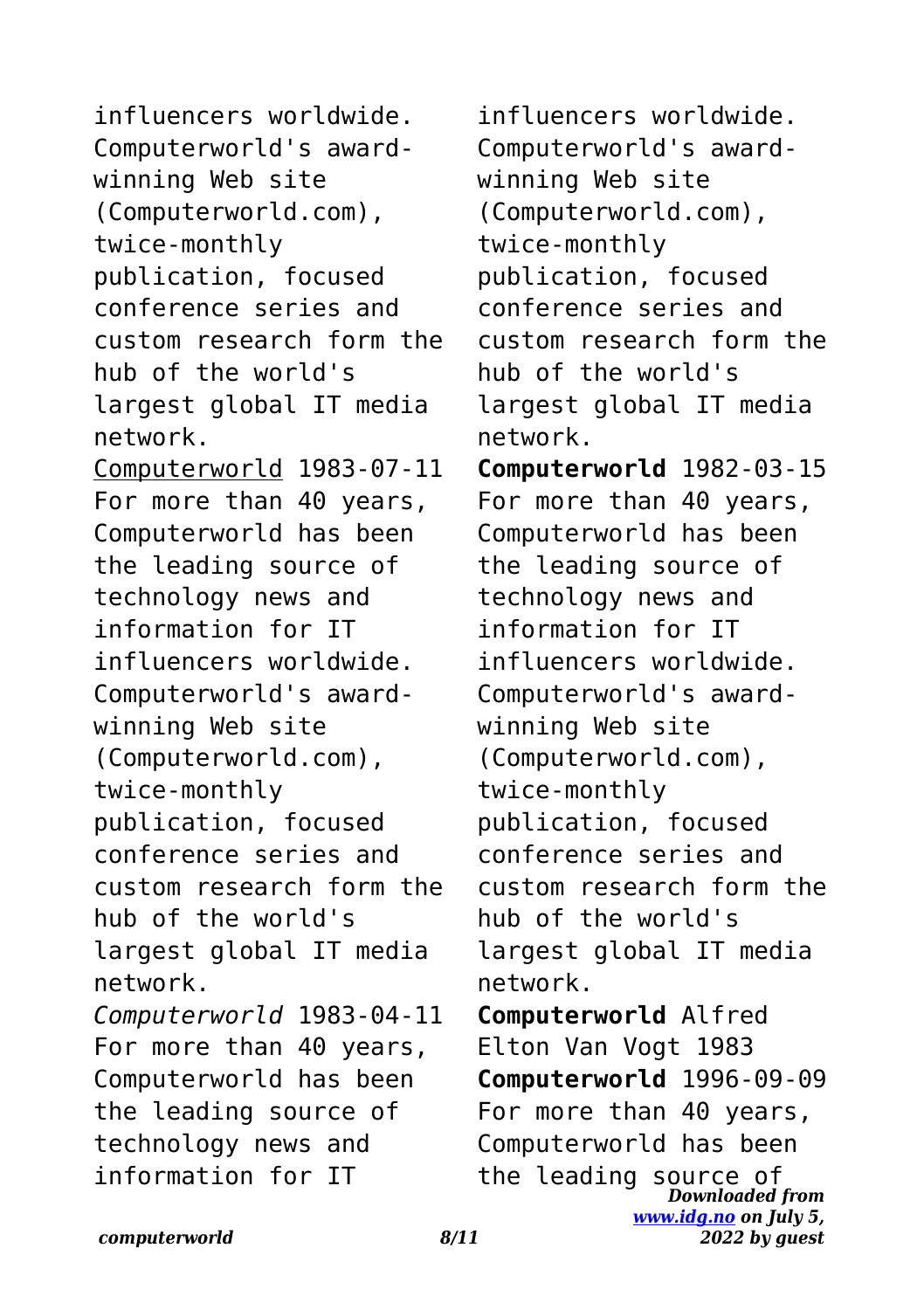technology news and information for IT influencers worldwide. Computerworld's awardwinning Web site (Computerworld.com), twice-monthly publication, focused conference series and custom research form the hub of the world's largest global IT media network. **Computerworld** 1988 For more than 40 years, Computerworld has been the leading source of technology news and information for IT influencers worldwide. Computerworld's awardwinning Web site (Computerworld.com), twice-monthly publication, focused conference series and custom research form the hub of the world's largest global IT media network. *Computerworld* 1985-10-07 For more than 40 years, Computerworld has been the leading source of

*Downloaded from [www.idg.no](http://www.idg.no) on July 5, 2022 by guest* technology news and information for IT influencers worldwide. Computerworld's awardwinning Web site (Computerworld.com), twice-monthly publication, focused conference series and custom research form the hub of the world's largest global IT media network. *Computerworld* 1993-06-21 For more than 40 years, Computerworld has been the leading source of technology news and information for IT influencers worldwide. Computerworld's awardwinning Web site (Computerworld.com), twice-monthly publication, focused conference series and custom research form the hub of the world's largest global IT media network. **Computerworld** 1985-09-30 For more than 40 years, Computerworld has been the leading source of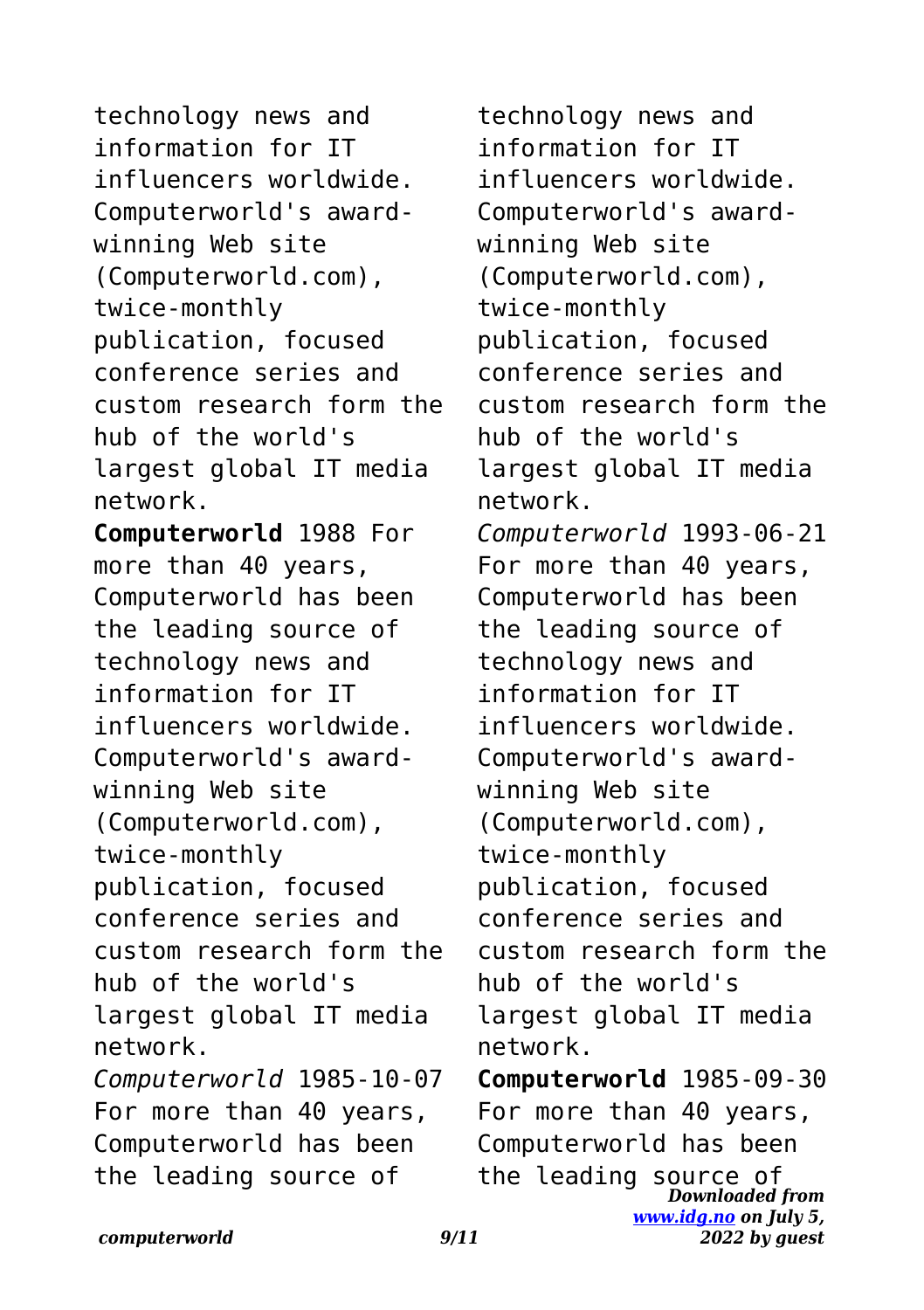technology news and information for IT influencers worldwide. Computerworld's awardwinning Web site (Computerworld.com), twice-monthly publication, focused conference series and custom research form the hub of the world's largest global IT media network. *Computerworld* 1982-06-07 For more than 40 years, Computerworld has been the leading source of technology news and information for IT influencers worldwide. Computerworld's awardwinning Web site (Computerworld.com), twice-monthly publication, focused conference series and custom research form the hub of the world's largest global IT media network. *Computerworld* 1998-11-30 For more than 40 years, Computerworld has been the leading source of

*Downloaded from [www.idg.no](http://www.idg.no) on July 5, 2022 by guest* technology news and information for IT influencers worldwide. Computerworld's awardwinning Web site (Computerworld.com), twice-monthly publication, focused conference series and custom research form the hub of the world's largest global IT media network. Computerworld 1977-09-26 For more than 40 years, Computerworld has been the leading source of technology news and information for IT influencers worldwide. Computerworld's awardwinning Web site (Computerworld.com), twice-monthly publication, focused conference series and custom research form the hub of the world's largest global IT media network. *Computerworld* 1993-11-01 For more than 40 years, Computerworld has been the leading source of